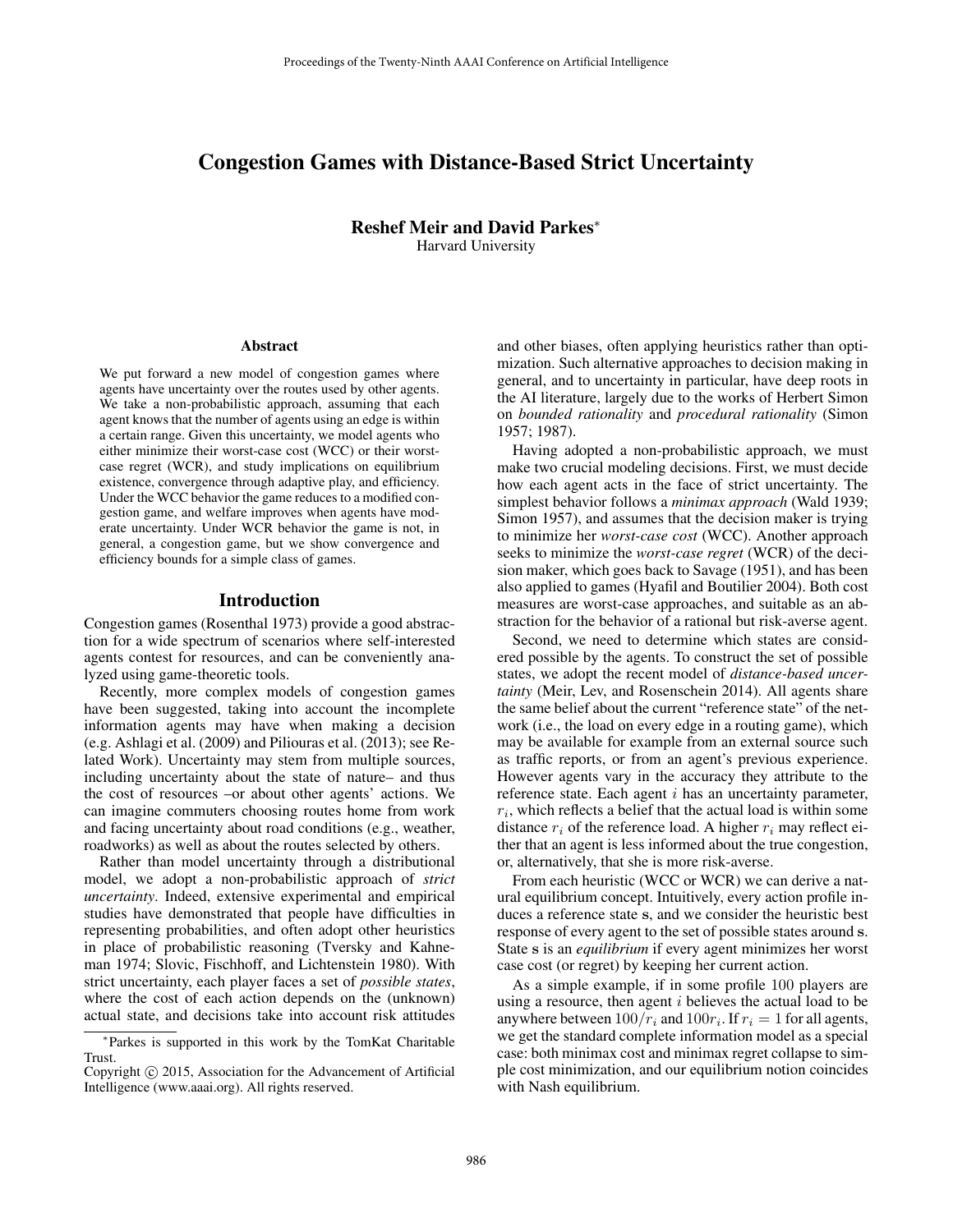Our contribution. We study equilibrium behavior in *nonatomic congestion games*, under our strict, distancebased model of uncertainty. For simplicity and concreteness, we focus our presentation on routing games, where resources are edges in a graph, and valid strategies are paths from source to target.<sup>1</sup>With worst-case cost players, we show that the game reduces to a modified, completeinformation routing game with *player-specific costs*. Further, if all agents have the same uncertainty level we get a potential game.

We are interested in how equilibrium quality (measured by the price of anarchy (Roughgarden and Tardos 2004)) is affected by introducing uncertainty. For routing games with affine cost functions, we show that the price of anarchy (PoA) under uncertainty decreases gradually from  $\frac{4}{3}$ (without uncertainty) to 1, and then climbs back up, proportionally to the amount of uncertainty. We also show that in a population of agents with different uncertainty levels, the PoA is bounded by the PoA of the worst possible uncertainty level.

With worst-case regret players the induced game is no longer a congestion game. Yet, we show that for a simple class of games a weak potential function exists, and thus equilibrium existence and convergence results are available. We give some preliminary results on PoA bounds with worst-case regret players. Due to space constraints most of our proofs are omitted, and are available in the full version of this paper.<sup>2</sup>

### Preliminaries

Nonatomic routing games. Following Roughgarden (2003) and Roughgarden and Tardos (2004), a *nonatomic routing game* (NRG) is a tuple  $\mathcal{G} = \langle G, \mathbf{c}, m, \mathbf{u}, \mathbf{v}, \mathbf{n} \rangle$ , where

- $G = (V, E)$  is a directed graph;
- $\mathbf{c} = (c_e)_{e \in E}, c_e(t) \geq 0$  is the cost incurred when t agents use edge e;
- $m \in \mathbb{N}$  is the number of agent types;
- **u**,  $v \in V^m$ , where  $(u_i, v_i)$  are the source and target nodes of type i agents;
- $\mathbf{n} \in \mathbb{R}_+^m$ , where  $n_i \in \mathbb{R}_+$  is the total mass of type *i* agents.  $n = \sum_{i \le m} n_i$  is the total mass of agents.

We denote by  $A_i \subseteq 2^E$  the set of all directed paths between the pair of nodes  $(u_i, v_i)$  in the graph. Thus  $A_i$  is the the set of *actions* available to agents of type i. We denote by  $A = \bigcup_i A_i$  the set of all directed source-target paths. We assume that the costs  $c_e$  are non-decreasing, continuous and differentiable.

A NRG is *symmetric* if all agents have the same source and target, i.e.,  $A_i = A$  for all i. A symmetric NRG is a *resource selection game* (RSG) if G is a graph of parallel links. That is, if  $A = E$  and the action of every agent is to select a single resource (edge).

**Game states.** A *state* (or action profile) is a vector  $s \in \mathbb{R}$  $\mathbb{R}^{|A| \times m}_+$ , where  $s_{f,i}$  is the amount of agents of type i that use path  $f \in A_i$ . In a valid state,  $\sum_{f \in A_i} s_{f,i} = n_i$ . The total traffic on path  $f \in A$  is denoted by  $s_f = \sum_{i=1}^m s_{f,i}$ . The *load state*  $\overline{s} \in \mathbb{R}_+^{|E|}$  is a vector of aggregated edge loads derived from state s, where  $\overline{s}_e = \sum_{f: e \in f} s_f$ . This is the total traffic on edge  $e \in E$  via all paths going through e. We also allow load states that *cannot be derived* from a valid state.

Note that all the information relevant to the costs in state s is specified in the load state  $\overline{s}$ : all agents using a particular edge e suffer a cost of  $c_e(\overline{s}_e)$  in state s, and the cost of using a path  $f \in A_i$  is  $c(f, \overline{s}) = \sum_{e \in f} c_e(\overline{s}_e)$ . Thus except in settings where agents' types or exact strategies matter, we may use s and  $\overline{s}$  interchangeably. The *social cost* in a profile s is

$$
SC(\mathbf{s}) = \sum_{i=1}^{m} \sum_{f \in A_i} s_{f,i} c(f, \overline{\mathbf{s}}) = \sum_{e \in E} \overline{s}_e c_e(\overline{s}_e).
$$

The second equality is since we multiply the cost  $c(t)$  by the mass  $t$  ("number of agents") who experience it.

Equilibrium and potential. Without uncertainty, a state s for an NRG is an *equilibrium* if for every agent type i and actions  $f_1, f_2 \in A_i$  with  $s_{i,f_1} > 0$ ,  $c(f_1, \overline{s}) \leq c(f_2, \overline{s})$ . That is, if no agent can switch to a path with a lower cost. This is the analogy of a Nash equilibrium in nonatomic games.

In nonatomic games,  $\phi(s)$  is a *potential function*, if any (infinitesimally small) rational move, i.e., a move that decreases the cost of the moving agents, also lowers the potential.  $\phi(s)$  is a *weak potential function* if at any state there is at least one such move (although some rational moves may increase  $\phi$ ). Any game with a potential function is *acyclic*, in the sense that such "infinitesimal best responses" of self interested agents are guaranteed to converge to a local minimum of the potential function (and an equilibrium). A game with a weak potential may have cycles, but from any state there is some path of rational moves that leads to an equilibrium.

It is well known that NRGs have a potential function, which is defined as (we omit the argument  $G$  when it is clear from the context):  $\phi(\mathbf{s}) = \phi(\mathcal{G}, \mathbf{s}) = \sum_{e \in E} \int_{t=0}^{\overline{s}_e} c_e(t) dt$ . Furthermore, in a NRG every local minimum of the potential is also a global minimum; all equilibria have the same social cost; and in every equilibrium all agents of type  $i$ experience the same cost (Aashtiani and Magnanti 1981; Milchtaich 2000; Roughgarden and Tardos 2004).

Affine routing games. In an *affine* NRG, all cost functions take the form of a linear function. That is,  $c_e(t) = a_e t + b_e$ for some constants  $a_e, b_e \geq 0$ . In an affine game  $\mathcal{G}$ , the social cost can be written as  $SC(\mathcal{G}, \mathbf{s}) = \sum_{e \in E} a_e (\overline{s}_e)^2 + b_e \overline{s}_e;$ and the potential as  $\phi(\mathcal{G}, s) = \sum_{e \in E} \frac{1}{2} a_e(\bar{s}_e)^2 + b_e \bar{s}_e$ . *Pigou's example* is the special case of an affine RSG with two resources, where  $c_1(t) = 1$  and  $c_2(t)$  is defined with  $b_2 = 0$ . We will use variations of this example throughout the paper, and denote by  $\mathcal{G}_P(a_2, n)$  the instance where  $c_2(t) = a_2t$ , and there is a mass of *n* agents.

<sup>&</sup>lt;sup>1</sup>Any congestion game is equivalent to a routing game.

<sup>2</sup> http://arxiv.org/abs/1411.4943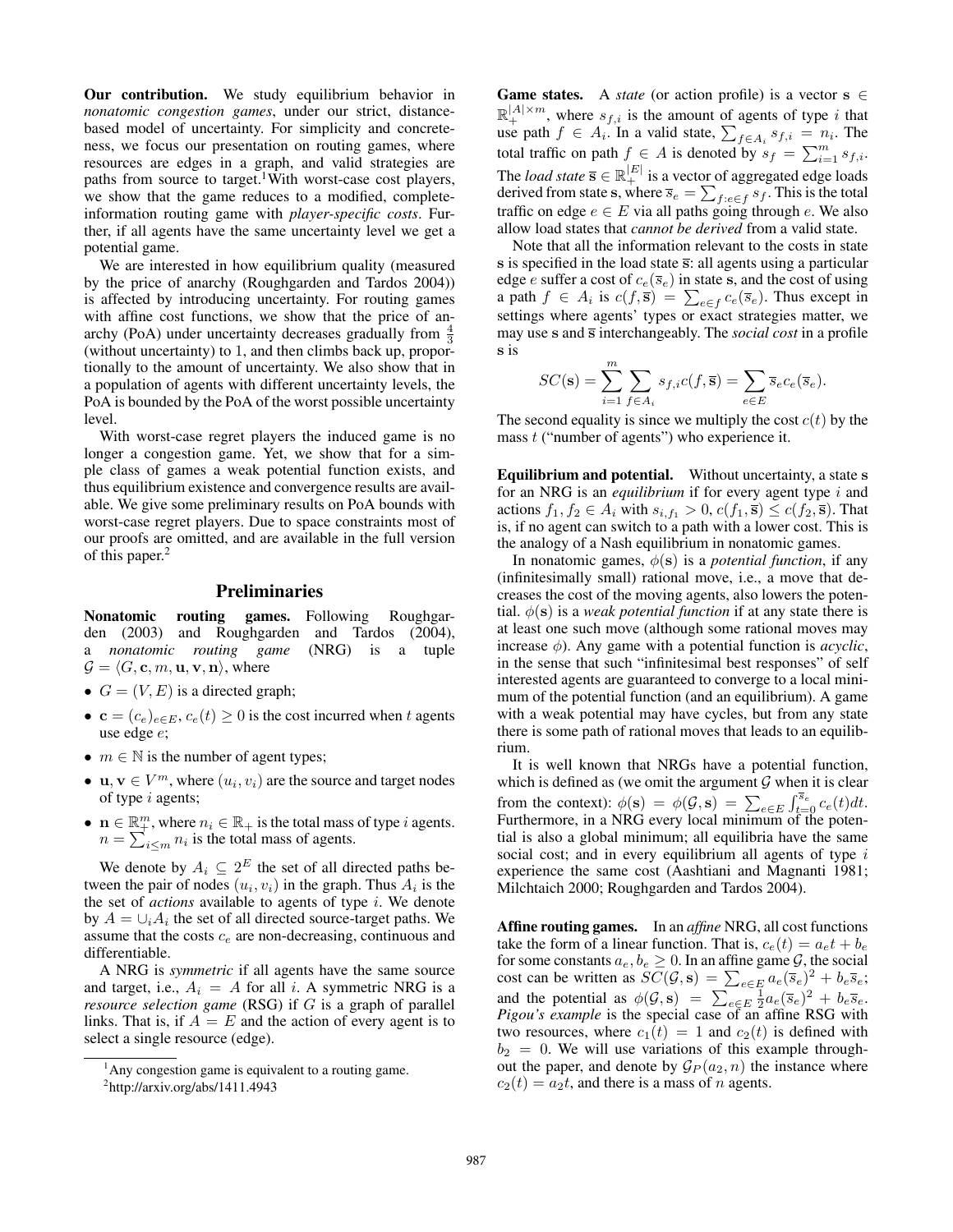Potential and social cost. The social cost of every NRG can be written as the potential of a suitably modified game. For this, let  $\hat{G}$  be a modification of  $\hat{G}$ , where we replace every  $c_e(t)$  with  $\hat{c}_e(t) = c_e(t) + t c'_e(t)$ . Then,  $\phi(\hat{G}, \mathbf{s}) = SC(\mathcal{G}, \mathbf{s})$ for all s (Roughgarden 2007). For an affine game, the modified cost function is  $\hat{c}_e(t) = 2a_e t + b_e$ ; and  $\phi(\hat{G}, \mathbf{s}) = \sum_{e \in E} a_e(\overline{s}_e)^2 + b_e \overline{s}_e = SC(\mathcal{G}, \mathbf{s}).$ 

The price of anarchy. Let  $EQ(\mathcal{G})$  be the set of equilibria in game G. The *price of anarchy* (PoA) of a game is the ratio between the social cost in the worst equilibrium in  $EQ(\mathcal{G})$  and the optimal social cost. Since all equilibria have the same cost, we can write  $PoA(\mathcal{G}) = \frac{\hat{SC}(s^*)}{SC(\hat{OP}^T)}$  $\frac{SC(S)}{SC(OPT)}$ , where  $s^*$  is an arbitrary equilibrium of  $\mathcal{G}$ . In affine NRGs, it' is known that  $PoA(\mathcal{G}) \leq \frac{4}{3}$ , and this bound is attained by  $\mathcal{G}_P(1,1)$  (Roughgarden and Tardos 2004).

## Introducing uncertainty

In our strict uncertainty model, there is an underlying base game  $G$ , which is a NRG. However given an action profile (state) s, each agent believes that there is some set of possible states, and selects her action based on worst-case assumptions.

To define this set of possible states, we augment the description of every agent type with an *uncertainty parameter*  $r_i \geq 1$ , and denote  $\mathbf{r} = (r_i)_{i \leq m}$ . The special case where all  $r_i = r$  is called *homogeneous uncertainty*. We adopt distance-based uncertainty, so that in a given state s (where the actual load on edge e is  $\overline{s}_e$ ), a type i agent believes that the load is anywhere in the range  $[\bar{s}_e/r_i, \bar{s}_e \cdot r_i]$ . Consequently, the agent believes that the cost she will suffer from using resource e is between  $c_e(\overline{s}_e/r_i)$  and  $c_e(\overline{s}_e \cdot r_i)$ . Agents apply this reasoning separately to each resource, thus the load state  $\bar{s}'$  is considered *possible* in load state  $\bar{s}$  by a type *i* agent, if  $\overline{s}'_e \in [\overline{s}_e/r_i, \overline{s}_e \cdot r_i]$  for all  $e \in E^3$ .

In other words, consider the distance metric  $d(\overline{s}, \overline{s}') =$  $\min\{x \geq 0 : \forall e \in E, \overline{s}_e \geq \frac{\overline{s}_e'}{1+x} \wedge \overline{s}_e' \geq \frac{\overline{s}_e}{1+x}\}.$  Then  $S(\mathbf{s}, r_i) = S(\bar{\mathbf{s}}, r_i) = \{\bar{\mathbf{s}}' \in \mathbb{R}_+^{|E|} : d(\bar{\mathbf{s}}, \bar{\mathbf{s}}') \le r_i - 1\}$  is the set of load states that a type  $i$  agent believes possible given  $\overline{s}$ . Note that  $\overline{s}'$  may not correspond to any actual state  $s'$ , e.g. the total load on all paths may not sum up to total mass  $n$ , as an agent may not know exactly how many other agents participate.

#### Behavior and equilibria

Worst-case cost. Under the WCC model, each agent cares about the worst possible cost of each action. Thus for an agent of type  $i$ , the effective cost of choosing path (action)  $f \in A_i$  in state s is  $c_i^*(f, \bar{s}) = \max\{c(f, \bar{s}') : \bar{s}' \in A_i\}$  $S(\bar{s}, r_i)$ .



Figure 1: Two resources with base costs  $c_1(\overline{s}_1) = 5 +$  $\overline{s}_1, c_2(\overline{s}_2) = 2 + \overline{s}_2$ . The figure shows the true costs for  $\overline{s}_1 = 3, \overline{s}_2 = 5$ . The dotted brackets show the range of possible costs for  $r = 2$ , where the upper bracket is the WCC cost. The dashed lines are the WCR costs. We can see that the better resource under WCC is  $e_1$ , but  $e_2$  is better under WCR, as  $c^{**}(e_2, \bar{s}) = 12 - 6.5 = 11 - 4.5 = c^{**}(e_1, \bar{s}).$ 

Every NRG  $G$  and uncertainty vector  $r$  induce a new nonatomic game  $\mathcal{G}^*(\mathbf{r})$ , where the cost functions are  $c_i^*$ . That is, a type i agent playing so as to minimize her worst-case cost in  $G$ , behaves exactly like a "rational" type i agent (minimizing exact cost) in  $G^*(\mathbf{r})$ . *A priori*,  $G^*(\mathbf{r})$  is not a NRG, but it has a very similar structure. For every action  $f \in A_i$ , according to the WCC model,

$$
c_i^*(f, \overline{\mathbf{s}}) = \sum_{e \in f} \max \{ c_e(\overline{s}'_e) : \overline{\mathbf{s}}' \in S(\overline{\mathbf{s}}, r_i) \} = \sum_{e \in f} c_e(r_i \overline{s}_e).
$$

Since  $c_e(r_i t)$  can be written as a player-specific cost function,  $c_{i,e}^*(t)$ , we have that  $G^*(r)$  is a NRG with *playerspecific* costs (Milchtaich 2005), where each player type can adopt a different cost function; e.g., for affine games  $c_{i,e}^*(t) = r_i a_e t + b_e.$ 

Worst-case regret. We get a different modified game, G ∗∗(r), under the WCR model. The *regret* (for a type i agent) of playing action  $f$  in state  $s'$  is defined as  $REG_i(f, \bar{s}') = c(f, \bar{s}') - \min_{f' \in A_i} c(f', \bar{s}')$ . Given this, the cost  $c_i^{**}(f, \overline{s})$  in the modified game, which is the *worst-case regret* a type  $i$  agent may suffer for playing  $f$ , is defined as:

$$
c_i^{**}(f, \overline{\mathbf{s}}) = \max\{REG_i(f, \overline{\mathbf{s}}') : \overline{\mathbf{s}}' \in S(\overline{\mathbf{s}}, r_i)\}.
$$

This cost function  $c_i^{**}(f, \overline{s})$  does not have a natural decomposition to edge-wise costs, since regret depends also on the load on unused edges. An example of WCC and WCR costs in a simple 2-resource RSG appear in Figure 1.

 $3$ In the language of modal logic, we say that the  $\bar{s}'$  is *accessible* from  $\bar{s}$  if the above holds. Our accessibility relation is symmetric, but non-transitive. While transitivity is a well accepted axiom in epistemic models (Aumann 1999), we argue that it does not make sense when there is a natural metric over states.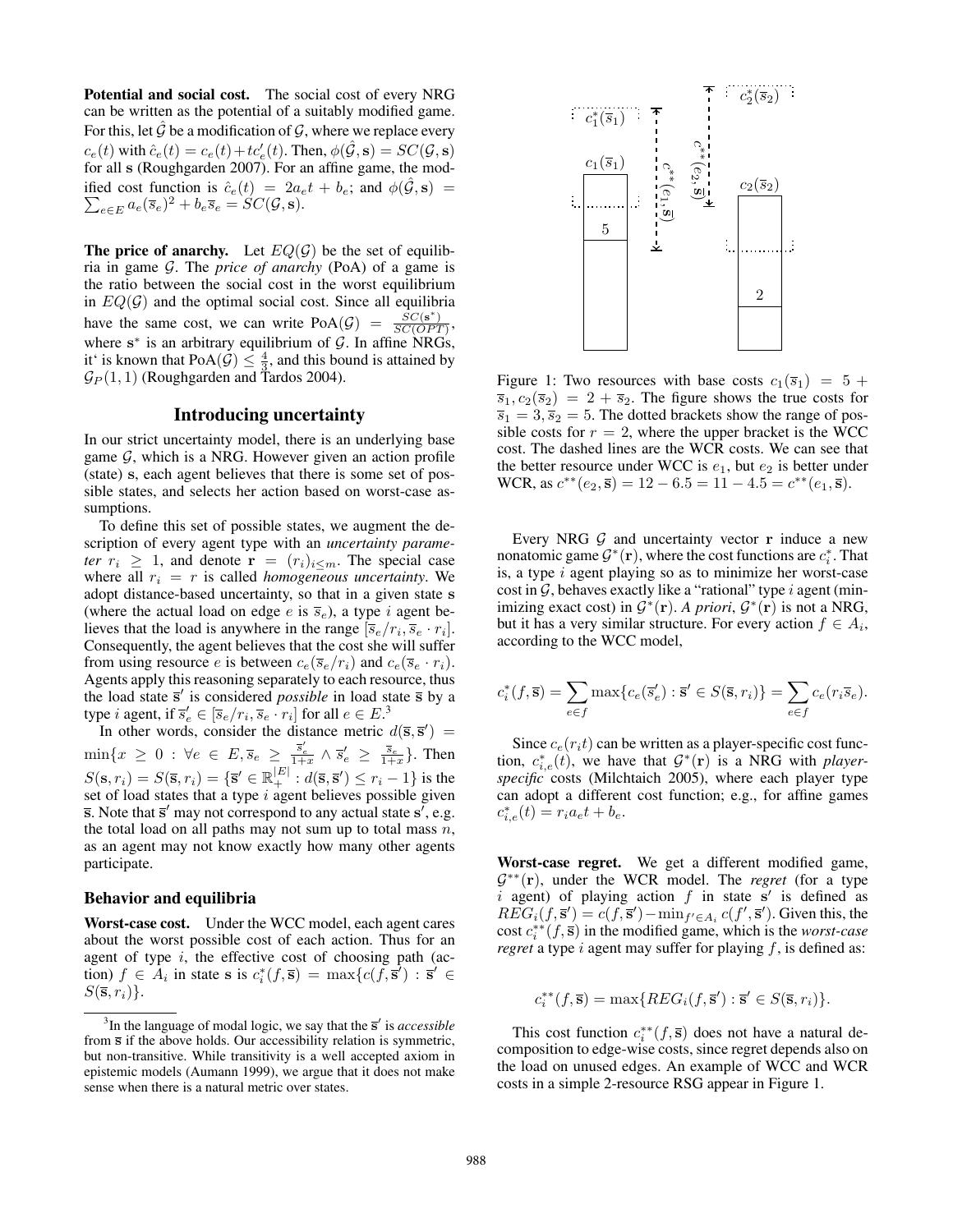Equilibrium. A *WCC equilibrium* is a state where no agent can improve her worst-case cost w.r.t. her uncertainty level. By definition of the cost function  $c^*$ , the WCC equilibria of  $G$  for uncertainty values  $\bf{r}$  are exactly the Nash equilibria of G ∗ (r). Similarly , a *WCR equilibrium* is a Nash equilibrium of  $G^{**}(\mathbf{r})$ . Since both of  $G^{*}(\mathbf{r})$  and  $G^{**}(\mathbf{r})$  are special cases of nonatomic games, existence of equilibria follows from general existence theorems (Schmeidler 1973). However the other properties of NRG, such as the existence of a potential function, and bounds on the PoA, are not guaranteed.

## Routing Games with WCC players

Equilibrium and convergence. For the special case of  $r_i = r$  for all  $i \leq m$ , it is not hard to see that  $\mathcal{G}^*(r)$  is a non player-specific NRG. This is since  $c_{e,i}^*(\bar{s}) = c_e(r \cdot \bar{s}_e)$  is only a function of  $\overline{s}_e$ . We denote this modified cost function by  $c_e^r(t)$ . It follows that  $\mathcal{G}^*(r)$  is a potential game, where  $\phi(\mathcal{G}^*(r), \mathbf{s}) = \sum_{e} \int_{t=0}^{\overline{s}_e} c_e^r(t) dt$ . Thus  $\mathcal{G}^*(r)$  is acyclic, the equilibria of  $G^*(r)$  are the minima of  $\phi(G^*(r), s)$ , and all equilibria have the same social cost.

The more interesting question is what properties of NRG are maintained when agents have different uncertainty parameters. We have already noted that in  $\mathcal{G}^*(\mathbf{r})$  there is at least one equilibrium. Player-specific RSGs are known to have a weak potential (Milchtaich 1996), but this does not preclude cycles. Indeed, we show that a cycle may occur even in an RSG where agents only differ in their uncertainty level.

Proposition 1. *There is an RSG* G *with 3 resources, and a vector* r *s.t.* G ∗ (r) *contains a cycle.*

### Equilibrium quality for affine games

Recall that under the WCC model, agents play as if they take part of the game  $\mathcal{G}^*(\mathbf{r})$ , while their actual, realized costs are those in underlying game G. We thus define the *Price of Anarchy for WCC players with uncertainty vector* r as:

$$
\operatorname{C-PoA}(\mathcal{G}, \mathbf{r}) = \max_{\mathbf{s} \in EQ(\mathcal{G}^*(\mathbf{r}))} \frac{SC(\mathcal{G}, \mathbf{s})}{SC(\mathcal{G}, OPT(\mathcal{G}))}.
$$

We focus our analysis on games with affine costs, and look for bounds on  $C\text{-PoA}(\mathcal{G}, \mathbf{r})$ . In particular, we explore whether players with uncertainty reach better or worse social outcomes under WCC behavior than under standard, complete information equilibria.

Homogeneous uncertainty. We start with the simplifying assumption that  $r_i = r$  for all types. Recall that in this case  $\overline{\mathcal{G}}^*(r)$  is a non player specific NRG, where the cost of each edge is modified to  $c_e^r(\bar{t}) = ra_e t + b_e$ . These modified costs can be attained in other contexts that do not involve uncertainty. For example, this can be achieved through taxation (Cole, Dodis, and Roughgarden 2003). Following the discussion in Potential and Social Cost, an optimal taxation scheme would perturb the cost functions so that the realized cost is  $\hat{c}_e(t) = c_e(t) + t c'_e(t)$ , as this will guarantee that

 $\phi(\hat{\mathcal{G}}, s) = SC(\mathcal{G}, s)$  for all s. In this way, minimizing the potential of  $\mathcal G$ , as happens in equilibrium, also minimizes the social cost in  $G$  (see Section 18.3.1 in Roughgarden (2007) for a detailed explanation).

For the special case of affine games, it is easy to see that the effect of uncertainty level  $r = 2$  is equivalent to that of an optimal taxation scheme. That is,  $\phi(\hat{\mathcal{G}}^{*}(2), s) =$  $SC(\mathcal{G}, s)$  for all s. This means that if all agents adopt the WCC viewpoint for an uncertainty type of  $r = 2$ , then they would play the social optimum. Unfortunately, the value of r is not a design parameter—we cannot decide for the agents how uncertain they should be, since this reflects their beliefs. We would therefore like to have guarantees on equilibrium quality for any value of  $r$ . The next lemma provides our first result in this direction.

We denote  $\phi^r(s) = \phi(\mathcal{G}^*(r), s)$ . It will be convenient to treat the cases  $r > 2$  and  $r < 2$  separately.

**Lemma 2.** Let G be an affine NRG, and suppose that  $r \geq 2$ . *Then for all*  $\bar{\mathbf{s}}, \phi^r(\mathbf{s}) \in [\tilde{S}C(\mathcal{G}, \mathbf{s}), \frac{r}{2}SC(\tilde{\mathcal{G}}, \mathbf{s})].$ 

**Proposition 3.** *For*  $r \geq 2$ *, and any affine NRG G,*  $C\text{-}PoA(\mathcal{G}, r) \leq \frac{r}{2}.$ 

*Proof.* Let  $s^*$  be a global optimum of  $\phi^r$ ,  $s_O = OPT(\mathcal{G})$ . By Lemma 2  $\overline{SC}(\mathcal{G}, \mathbf{s}^*) \leq \phi^r(\mathbf{s}^*) \leq \phi^r(\mathbf{s}_0) \leq$  $\frac{r}{2}SC(\mathcal{G}, \mathbf{s}_O).$ 

We can similarly derive a bound of  $2/r$  for the range  $r \in$  $[1, 2)$ , but we can do better. We next show that as we increase the uncertainty level  $r$  from 1 towards 2, we get a smooth improvement in social cost.

**Theorem 4.** For  $r \in [1, 2]$ , and for any affine NRG  $\mathcal{G}$ ,  $C\text{-}PoA(\mathcal{G}, r) \leq 2 - \frac{2}{r} + \left(\frac{2}{r} - 1\right)PoA(\mathcal{G}) \leq \frac{2+2r}{3r}.$ 

Let  $q^*(r)$  =  $\max_{\mathcal{G}} C\text{-PoA}(\mathcal{G}, r)$ ; and  $q^*_P(r)$  =  $\max_{\mathcal{G}_P} C\text{-PoA}(\mathcal{G}_P, r)$ . The results above give us an upper bound on  $q^*(r)$ . By a careful analysis of the Pigou-type instances, we can compute  $q_P^*(r)$  exactly, which also provides us with a lower bound on  $q^*(r)$ .

**Corollary 5.** *For*  $r \in [1, 2]$ ,  $q^*(r) \in [\frac{4}{4r-r^2}, \frac{2+2r}{3r}]$ *. For*  $r > 2$ , we have  $q^*(r) \in [\frac{r^2}{4(r-1)}, r/2] = [r/4 + o(1), r/2].$ Also,  $q_P^*(r)$  is equal to our lower bound on  $q^*(r)$ .<sup>4</sup>

Note that for  $r = 1$  and  $r = 2$ , we have  $q^*(r) = q_P^*(r)$ , and both are equal to the familiar values of  $4/3$  and 1, respectively. See Figure 2 for a graphical comparison of the bounds.

Diverse population. We would like to show that if we have a population of agents with different uncertainty levels, the social cost does not exceed that of the upper bound we have on the worst type; i.e., that  $q^*(\mathbf{r}) \leq q^*(r_i)$  for some type  $i$  in the mixture. We show something very close (our

 ${}^{4}$ Roughgarden (2003) showed that for any class of cost functions, a worst-case example for the PoA can be constructed on an RSG with two resources. It is not clear if this is also true for the C-PoA, as in our case the optimum and the equilibrium are computed for two different games. However if a similar result can be proved, then our upper bounds would collapse to the lower bounds.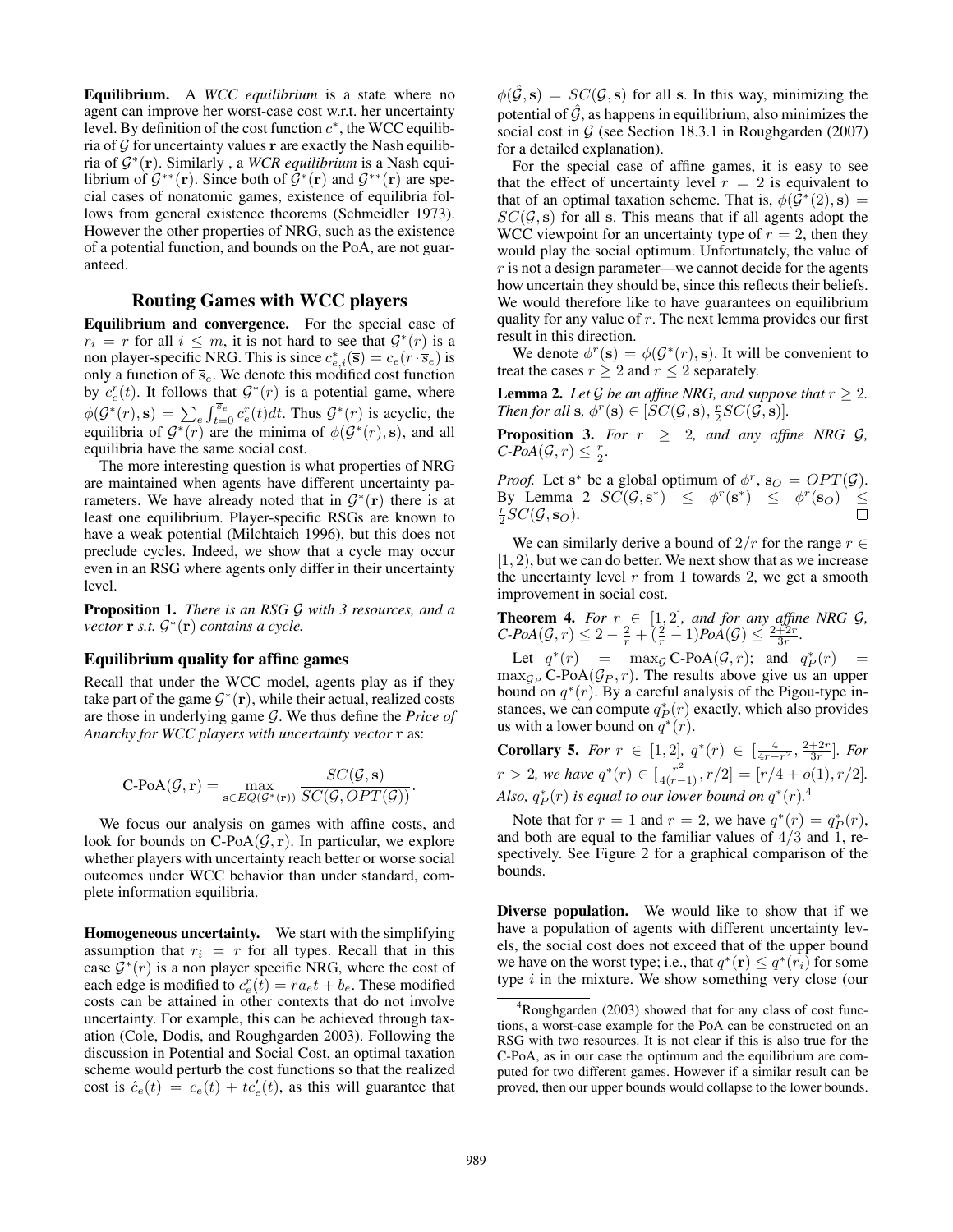

Figure 2: The solid red lines are upper- and lower-bounds on  $q^*(r)$ , i.e. the maximum PoA, across all games, for WCC players with uncertainty parameter  $r$  (the lower bound is also exactly  $q_P^*(r)$ , the maximum PoA across Pigou examples). The blue dashed line is exactly  $q_P^{**}(r)$ . The dotted lines mark  $4/3$  and 1.

bound is slightly worse when there are types both below and above  $r = 2$ ).

Let  $j = \argmin_i r_i, k = \argmax_i r_i$ ; let  $\alpha_j =$ C-PoA $(\mathcal{G}, r_j)$  if  $r_j < 2$  and 1 otherwise; let  $\alpha_k = \frac{r_k}{2}$  if  $r_k > 2$  and 1 otherwise.

Lemma 6. Let  $s$ ,  $s'$  be any two states in affine NRG  $\mathcal{G}$ , and *consider*  $r_3 \ge r_2 \ge r_1$ *. If*  $\phi^{r_3}(s) \ge \phi^{r_3}(s')$  and  $\phi^{r_2}(s) \le$  $\phi^{r_2}(\mathbf{s}')$ , then  $\phi^{r_1}(\mathbf{s}) \leq \phi^{r_1}(\mathbf{s}')$  as well.

Theorem 7. *Let* G *be an affine NRG,* r *be an uncertainty vector. Then*  $C\text{-}PoA(\mathcal{G}, \mathbf{r}) \leq \alpha_j \cdot \alpha_k$ .

*Proof of Theorem 7 for*  $r_j \geq 2$ . Let s<sup>\*</sup> be an equilibrium of  $\mathcal{G}^*(\mathbf{r})$ . Let  $\mathbf{s}_i^*$  be a state minimizing  $\phi^{r_i}(\mathbf{s})$ . Note that  $\phi^r(\mathbf{s}) < \phi^{r'}(\mathbf{s})$  for all  $r < r'$  and any s. By Lemma 2,  $\phi^2(\mathbf{s}) = \dot{SC}(\mathcal{G}, \mathbf{s})$  for any s. We next bound  $\dot{SC}(\mathcal{G}, \mathbf{s}^*)$ , dividing into cases:  $r_j \geq 2$ ;  $r_k \leq 2$ ;  $r_j < 2 < r_k$ . We prove for  $r_j \geq 2$ .

Consider the state  $s_k^*$ , which is an equilibrium of the game  $\mathcal{G}^*(r_k)$ . If  $\phi^{r_k}(\mathbf{s}^*) = \phi^{r_k}(\mathbf{s}^*_k)$ , then  $\mathbf{s}^*$  is also an equilibrium of  $G^*(r_k)$ . Since  $G^*(r_k)$  is an NRG, all equilibria have the same social cost, thus

$$
\phi^{2r_k}(\mathbf{s}^*) = SC(\mathcal{G}^*(r_k), \mathbf{s}^*) = SC(\mathcal{G}^*(r_k), \mathbf{s}^*_k) = \phi^{2r_k}(\mathbf{s}^*_k).
$$
As  $2r_k > r_k \ge 2$ , by Lemma 6  $\phi^2(\mathbf{s}^*_k) \ge \phi^2(\mathbf{s}^*)$  (in fact equal). Thus

$$
SC(\mathbf{s}^*) = \phi^2(\mathbf{s}^*) \le \phi^2(\mathbf{s}_k^*) = SC(\mathbf{s}_k^*). \tag{1}
$$

Thus suppose that  $\phi^{r_k}(s_k^*), \phi^{r_k}(s^*)$  differ. By definition,  $\phi^{r_k}(\mathbf{s}_k^*) < \phi^{r_k}(\mathbf{s}^*)$ . There must be some (non zero measure of) agents with different actions in both states. It cannot be that all of these agents have uncertainty  $r_k$ , since the states  $\mathbf{s}^*, \mathbf{s}_k^*$  have a different  $\phi^k$  potential.

Consider any such agent of type i,  $r_i < r_k$ , whose action under s<sup>\*</sup> differs from the one in  $\mathbf{s}_k^*$ . If  $\phi^{r_i}(\mathbf{s}_k^*) < \phi^{r_i}(\mathbf{s}^*)$ then s<sup>\*</sup> is not an equilibrium of  $G^*(\mathbf{r})$ , as some agents of type  $i$  would deviate. We conclude that there is at least one type *i* s.t.  $r_i < r_k$ , and  $\phi^{r_i}(\mathbf{s}_k^*) \geq \phi^{r_i}(\mathbf{s}^*)$ .

Since  $r_k > r_i \ge 2$ , and  $\phi^2(\mathbf{s}_k^*) \ge \phi^2(\mathbf{s}^*)$  by Lemma 6, we get Eq. (1) again. Thus  $SC(s^*) \leq SC(s_k^*)$ .

By Lemma 2, we have that C-PoA
$$
(\mathcal{G}, \mathbf{r}) \leq
$$
  
C-PoA $(\mathcal{G}, r_k) \leq \alpha_k$  (note that  $\alpha_j = 1$ ).

Finally, in a RSG a small fraction of the agents with high uncertainty cannot inflict too much damage.

Theorem 8. *Let* G *be an affine RSG. Suppose that* r *is composed of two types,*  $r_k > r_j$ *. Then C-PoA*( $\mathcal{G}, \mathbf{r}$ )  $\leq$  $\frac{r_j}{2} + \frac{n_k}{n}O(r_k)$ .

### Worst-Case Regret

For what follows, we assume that  $r_i = r$  for all i. In addition, we focus on RSGs, as the analysis is non-trivial even for such simple games.

Equilibrium and convergence. In a RSG, the set of edges  $E$  is also the set of actions. For every resource  $e$  in state s, we have

$$
c^{**}(\{e\}, \overline{\mathbf{s}}) = WCR(e, \overline{\mathbf{s}}) = c_e(r\overline{s}_e) - \min_{d \neq e} c_d(\overline{s}_d/r).
$$

As G is an RSG,  $s \in EQ(G^{**}(r))$  if and only if  $WCR(e, \bar{s})$  is the same for all occupied edges, and at least as high in unoccupied edges. Denote  $MR(s)$  =  $\max_{e \in E: \overline{s}_e > 0} WCR(e, \overline{s}).$ 

Recall that every RSG with player-specific costs has a weak potential (Milchtaich 1996). We show a similar result for an RSG played by WCR players. Our result requires an additional technical property, but allows an explicit construction of the potential. We say that a function  $z(t)$  is r*convex* if  $z'(t/r)/r \leq r \cdot z'(r \cdot t)$  for all t, where c' is the derivative of  $c$ . We note that  $r$ -convexity holds for convex and other commonly used functions (see full version).

Proposition 9. *Consider an RSG* G*, and suppose that all cost functions are* r*-convex. Then* MR(s) *is a weak potential function of* G ∗∗(r)*. Then if there are WCR moves, there is a WCR move that reduces* MR(s)*.*

Equilibrium quality for Pigou instances. In the special case of the family of Pigou instances, we have:

**Proposition 10.** Let  $q_P^{**}(r) = \max_{\mathcal{G}_P} R\text{-PoA}(\mathcal{G}_P, r)$ .

(1) For any  $r \in [1, 2 + \sqrt{3}]$ , we have  $q_P^{**}(r) = \frac{16}{8(r + \frac{1}{r}) - (1 + \frac{1}{r})^2}$ .

(2) For any 
$$
r \ge 2 + \sqrt{3}
$$
, we have  $q_P^{**}(r) = \frac{(r + \frac{1}{r})^2}{8(r + \frac{1}{r}) - 16}$ .

Thus R-PoA $(\mathcal{G}_P, r)$  for  $r \geq 2 + \sqrt{3}$  is an increasing function in r, and asymptoting to  $r/8 + o(r)$  (see Figure 2). It remains an open question to derive an upper bound for games over more complex networks.

### **Discussion**

Related work. We focus on previous work on uncertainty (especially strict uncertainty) in congestion games (CG). Strict uncertainty been considered by Ashlagi et al. (2006; 2009). They analyze "safety-level" strategies (similar to WCC) for agents who do not know the total number of players  $k$ , but only an upper bound on  $k$ , and focus on proving the existence of a symmetric mixed equilibrium. For atomic RSGs, they show that (as in our case) uncertainty improves the social welfare. Both the the analysis techniques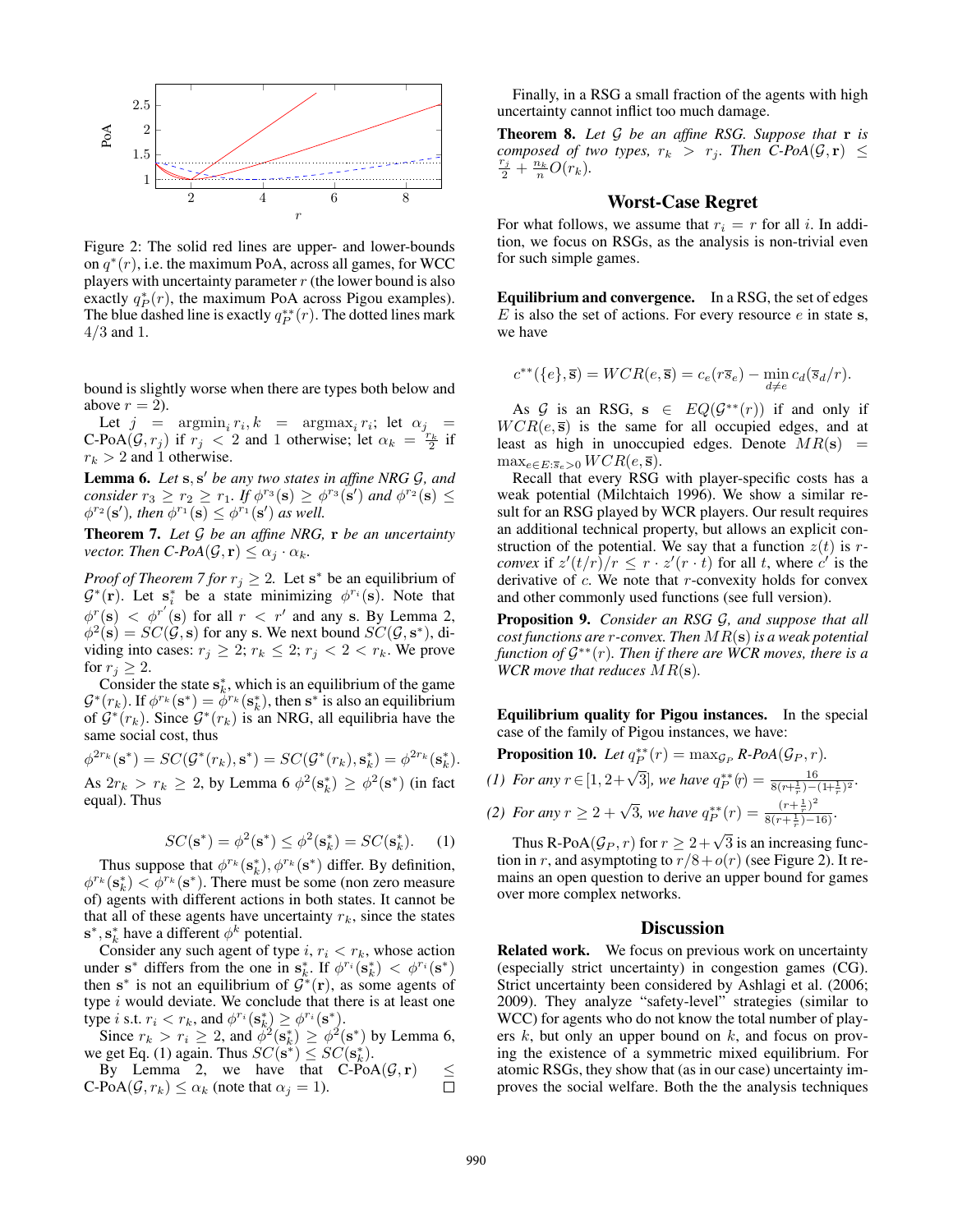and the reasoning required from agents in their setting are quite complex, despite the focus on a simple class of games, whereas in our case the game with WCC behavior reduces to a modified (player-specific) congestion game.

The next two papers are closer to our approach, where agents react to some noisy variation of the current state. Meir et al. (2012) study the effect of Bayesian uncertainty due to agents who may fail to play with some probability (in the spirit of trembling-hand perfection). They focus mainly on RSGs and show that the PoA generally improves if failure probabilities are negligible, but not if they are bounded from 0. Angelidakis et al. (2013) study a related model of RSGs with agents who react based on a quantile of the cost distribution. We further discuss these two papers below.

Piliouras et al. (2013) also study CGs with strict uncertainty with motivation similar to ours, and look at a wide range of decision-making approaches including WCC and WCR. However, agents in their model know the actions of others exactly, and uncertainty over costs stems from the unknown *order* in which players arrive. Our model is more direct, and closer to the traditional view of congestion games.

Babaioff et al. (2007) study the effect of introducing a small fraction  $v$  of malicious agents. This is related to our WCC model, where agents behave *as if* the load on each edge is increased by  $v = (r - 1)\overline{s}_e$  additional (malicious) agents. However, in our model this added load only affects the behavior of real agents, and does not affect the outcome directly. Babaioff et al. (2007) observe that adding some amount of malicious agents may decrease the social cost in equilibrium; see also followup work (Blum et al. 2008; Roth 2008).

Lastly, Halpern and Pass (2012) suggested *iterated regret minimization* as an explanation to human behavior in many games. We emphasize that in contrast to our model, such behavior requires agents to explicitly reason about the *incentives* of other agents.

Distance-based uncertainty. Our epistemic model adapts the multiplicative distance-based uncertainty model, initially introduced in the context of voting theory (Meir, Lev, and Rosenschein 2014; Meir 2015). There, the state was the number of votes for each candidate, analogous to the measure of agents on each resource in the present setting. While the epistemic model in both papers is derived from a similar approach, both the behavioral heuristics and the techniques for analysis are quite different. For example in voting games payoffs are highly discontinuous, so it is not *a priori* clear whether pure equilibria exist.

There may appear to be a contradiction between our notion of uncertainty and equilibrium play: if agents converge to a particular state and play it repeatedly, then after a while we might expect them to be certain about this state. However even in "standard" congestion game the state (action profile) is only an abstraction of reality, where there is noise from various sources– from players' actions and failures, to varying costs. Thus an equilibrium is a fixed point in the abstract model, although in reality there remain fluctuations around the equilibrium point. Thus even in equilibrium there may be some uncertainty about the exact loads.

Some papers model the underlying distribution explicitly (e.g.,(Meir et al. 2012; Angelidakis, Fotakis, and Lianeas 2013)), and assume a belief structure that is derived from this distribution. Such an approach does not necessarily provide a better description of the way human players perceive the game. In our model we avoid such an explicit description, and instead use s (as an abstraction of the current state) and derive agents' beliefs directly from this state using the distance metric. These beliefs may or may not be consistent with the "real" underlying distribution, which may be highly complex. This simple belief structure allows us to derive PoA bounds on a much wider class of games.

Distance-based uncertainty can also be derived from a statistical viewpoint. Suppose that an agent believes that the actual load is distributed around the reference load  $\bar{s}_e$ . A simple heuristic considers a confidence interval around  $\overline{s}_e$ , with the size of the interval modeled through  $r_i$ . Under this interpretation,  $r_i$  is higher for agent types that are either more risk-averse or less-informed.<sup>5</sup> A crucial point is that if agents act independently the actual congestion would be highly concentrated around its expectation (that is,  $r_i$ ) should approach 1 as the size of the population grows), and for nonatomic agents there should be no uncertainty at all. However, experimental work in behavioral decision making suggests people perceive uncertainty over quantities as if the standard deviation is proportional to the expectation, even when this is false (Kahneman and Tversky 1974; Tversky and Kahneman 1974).<sup>6</sup>

While in our model the uncertainty is over the actions of the other agents, an alternative way is to present it as strict uncertainty over the agent's own cost function, also known as Knightian Uncertainty (Knight 1921). Chiesa et al. (2014) have recently applied Knightian uncertainty to auctions, where an agent may have a valuation for an item, but only be aware of some *interval* in which this valuation resides. Further studying the conceptual and technical connection between distance-based uncertainty and Knightian uncertainty may help to gain better understanding of both concepts.

### **Conclusions**

Game-theoretic models should explain and predict the behavior of players in games. Merely adding to such models uncertainty about the environment is insufficient, since as Simon (1957) wrote: "*...the state of information may as well be regarded as a characteristic of the decision-maker as a characteristic of his environment*." Indeed, psychological studies suggest that people are both risk-averse and avoid

<sup>&</sup>lt;sup>5</sup>For example, if the noise on edge  $e$  is a normal distribution with standard deviation  $\sigma$  and mean 0, and an agent of type i requires confidence of 95% (roughly two standard deviations), then this translates to a strict uncertainty interval of  $[\bar{s}_e - 2\sigma, \bar{s}_e + 2\sigma]$ 

<sup>&</sup>lt;sup>6</sup>The most famous example is an experiment where subjects are told the average number of girls born daily in a hospital is s. People believe that the probability that on a given day the number is within  $[(1-r')s, (1+r')s]$  is fixed and does not depend on s. Kahneman and Tversky (1974) highlight the contrast with standard, statistical √ analysis, where the range r' is proportional to  $1/\sqrt{s}$ .